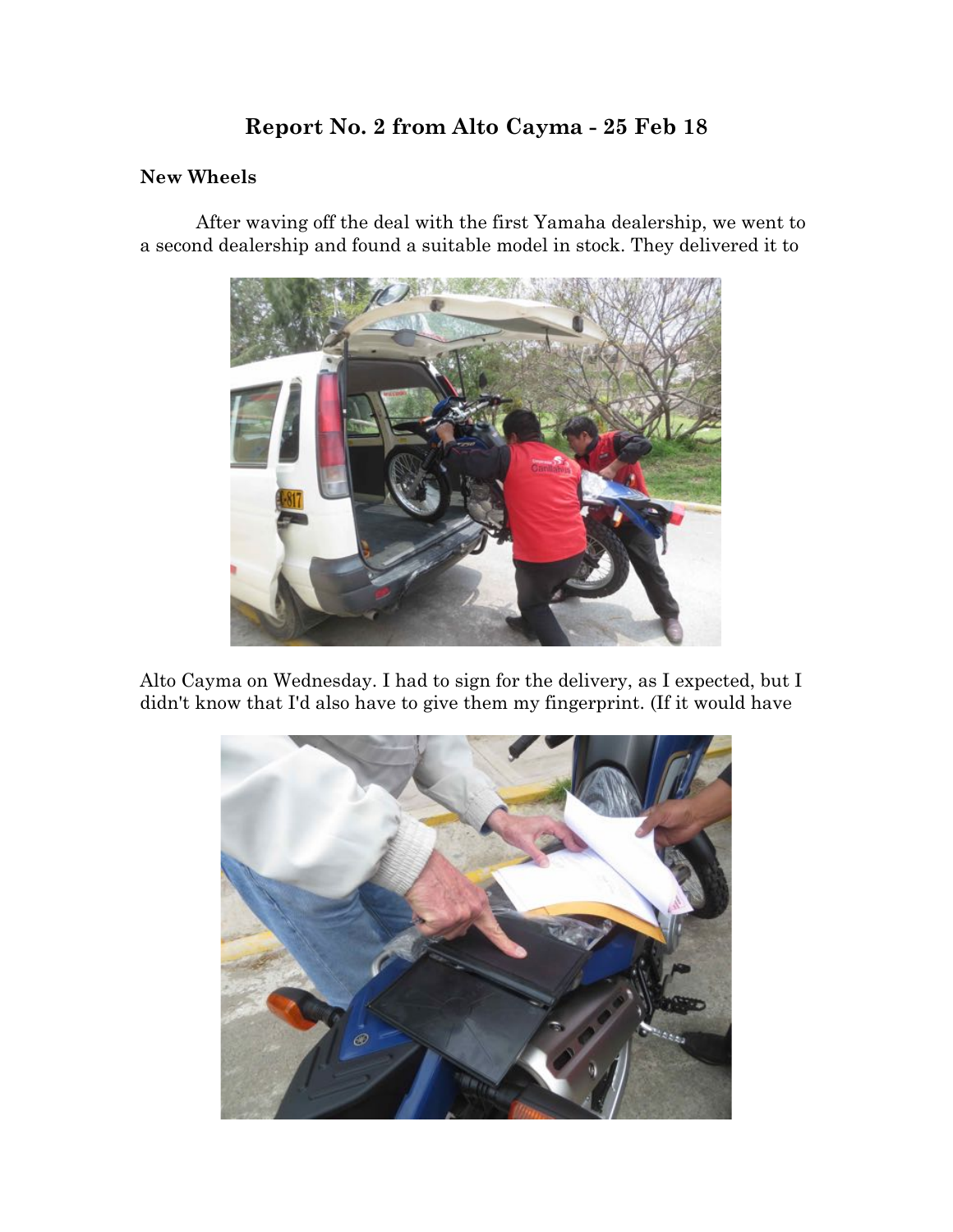been a Harley, would I have had to give them a DNA sample? :-)

No sooner had the bike hit the ground when the modern-day equivalent of an old-time "hoss thief" tried to make off with my new mount,



but I recovered it, and have been riding it ever since, gently breaking it in. Even in the first few kilometers, the quality of "Made in Japan" is highly evident - much different than "Made in China"!

## **A Strategic Plan for the Association Serving Alto Cayma (ASAC)**

As part of fine tuning the way we work, we're currently in the process of capturing in writing the definition of who we are, what we do here, how we do it, and why. Lidia, our Business Administration major (who is incidentally No. 1 in her class at the university, an achievement that was formally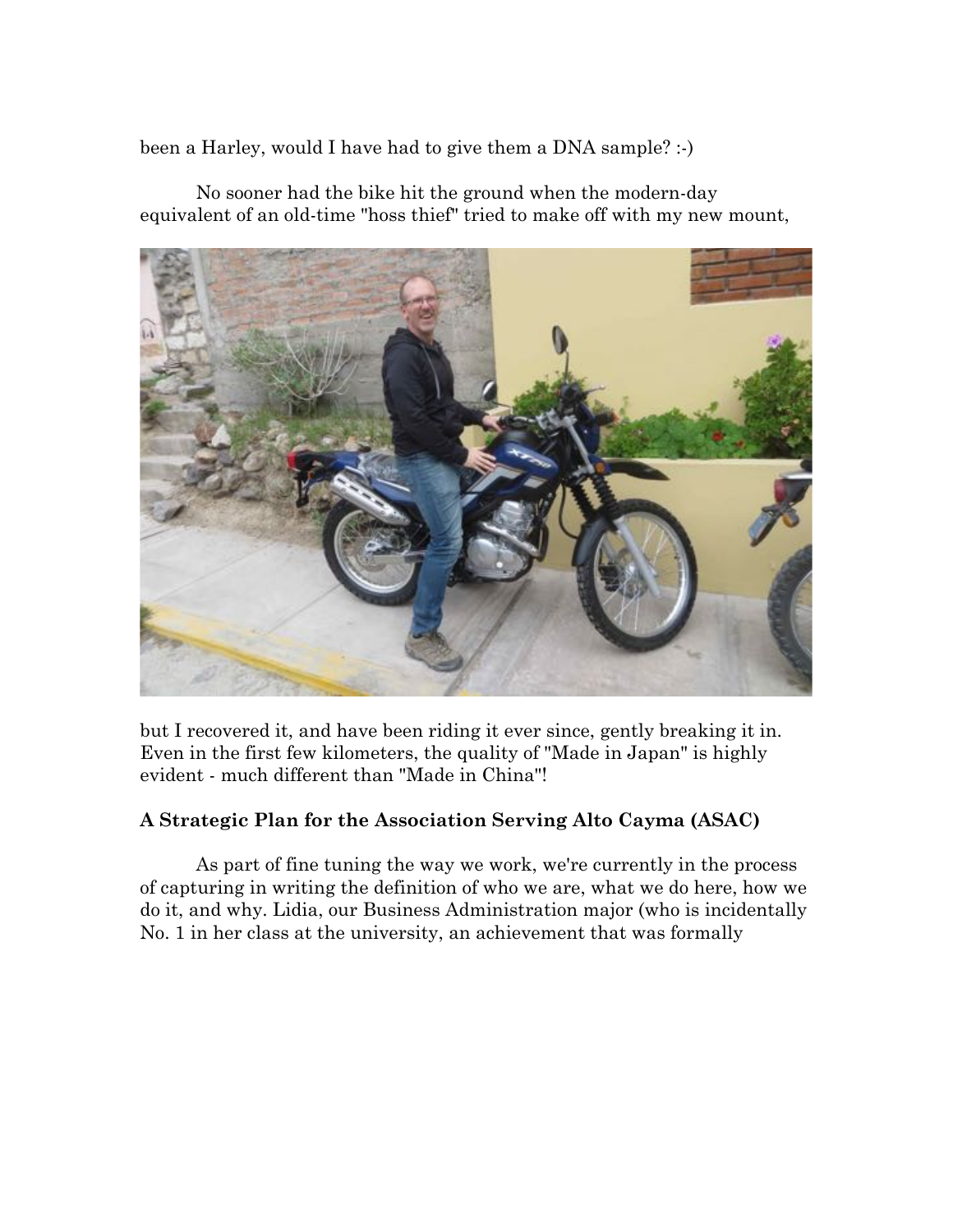

recognized at the end of the school year) is leading this effort, and our Executive Team is meeting once a week to work on it. The immediate driving need is for personnel management within the Association, but the document will have far-reaching impacts both inside and outside the ASAC. It's another step in our maturation as an organization.

## **The Rebirth of New Horizons**

Our New Horizons youth group had been pretty much dormant for the past couple of years, so Victor did some advance field work before the holidays last year to try to be ready to relaunch the group this year. We held the inaugural meeting on Thursday morning. 27 kids had signed up as being interested, and 20 made it to the meeting - a good number. We used this opportunity to gather data on activities the kids were interested in, problems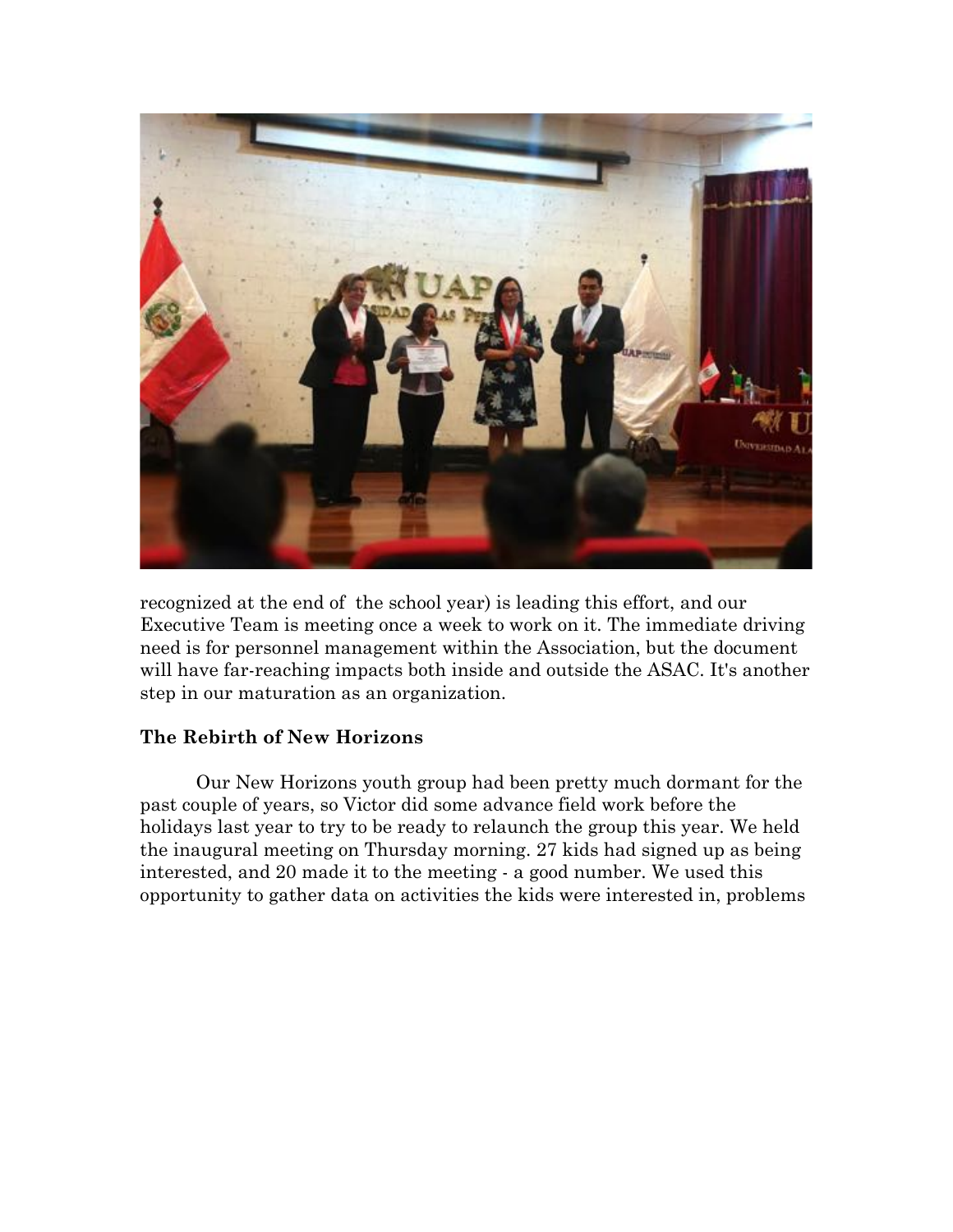

they were having, etc. We also played games, some of which were more



"spirited" than others.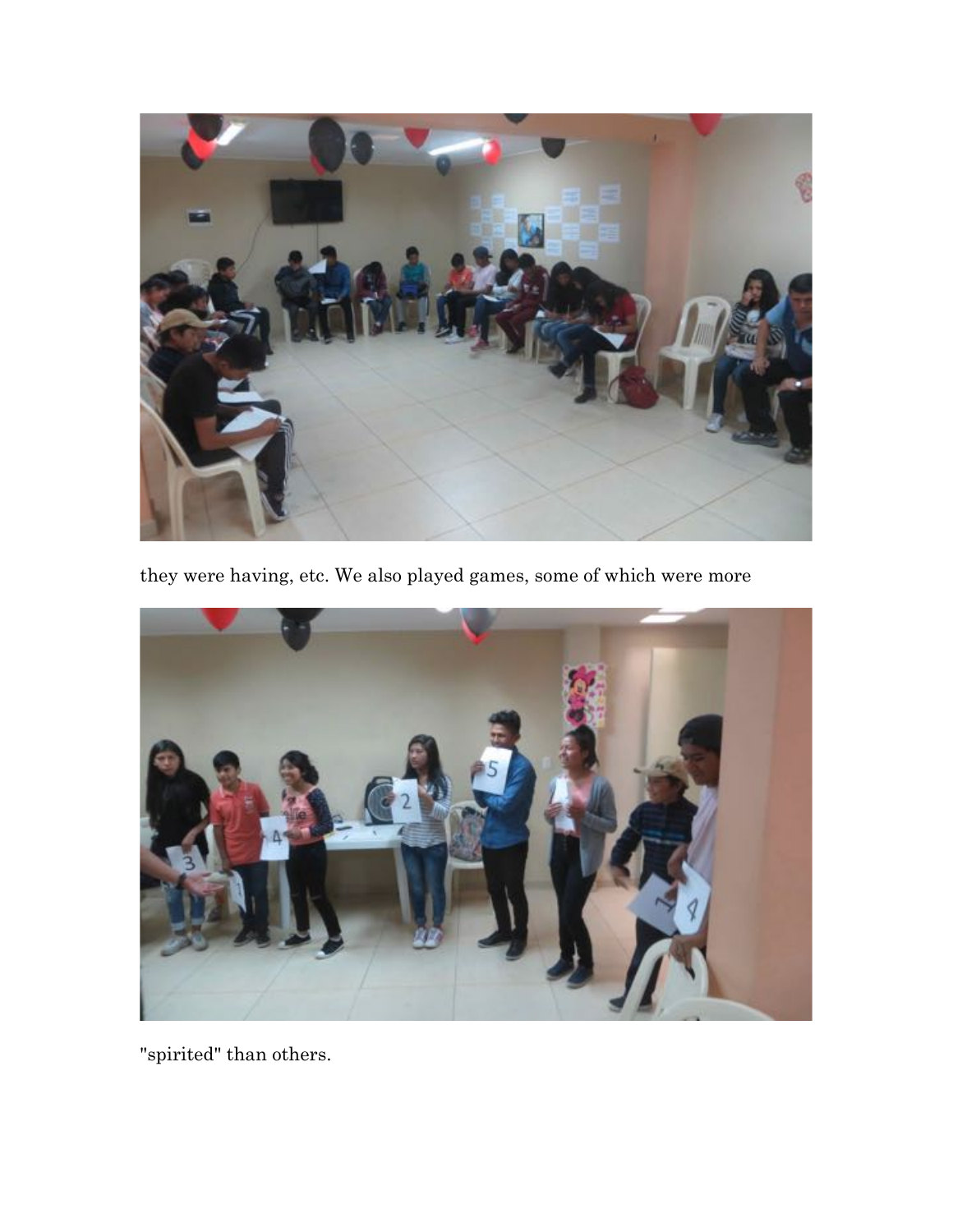

At the end, we treated them to pizza, but told them not to expect such

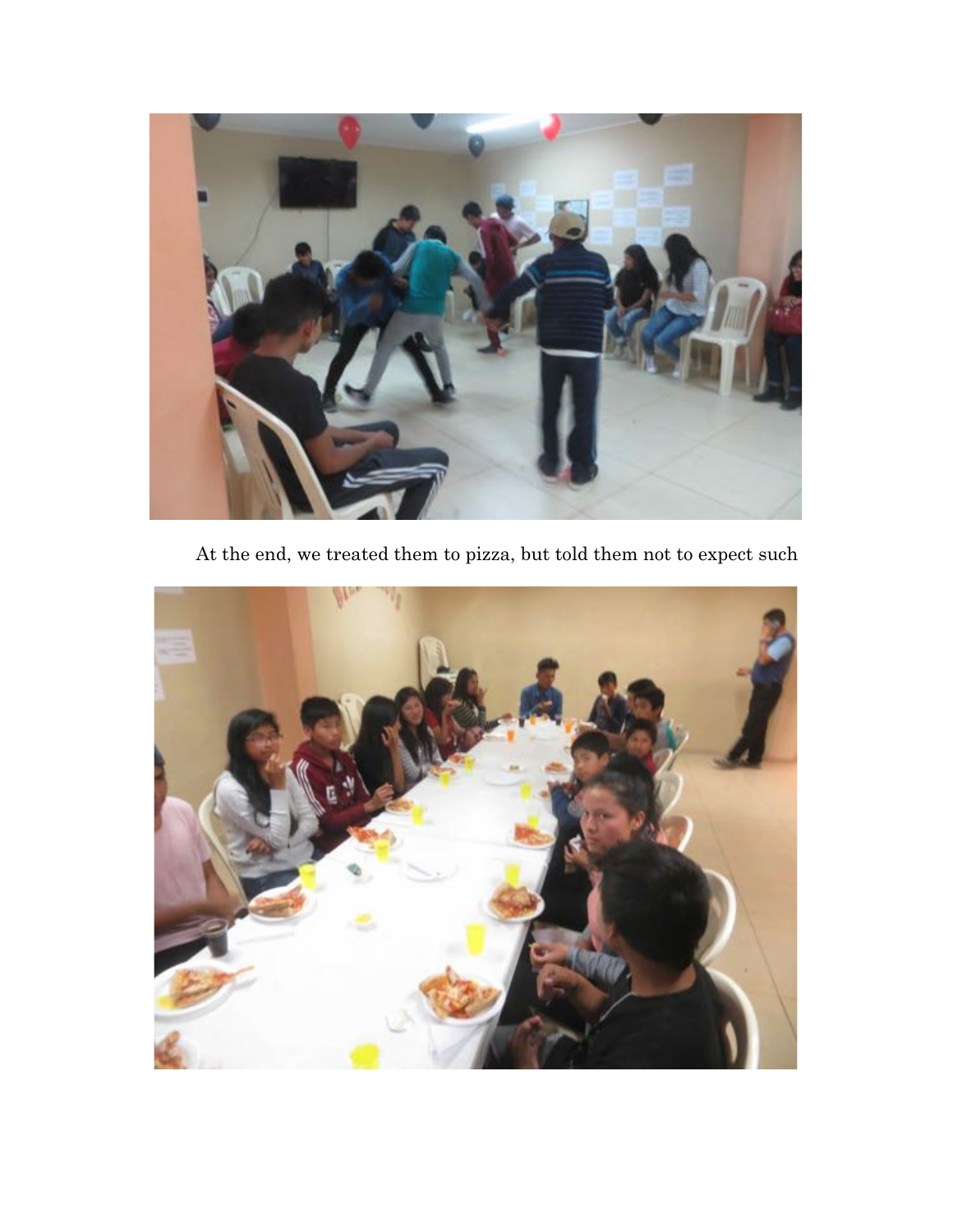a treat every time, because our fund which supports the New Horizons youth group is exhausted.

In the past, this group had met two Saturdays every month, but when we asked the new group how often they wanted to meet, 17 of the 20 present voted for every week (and that was before they knew they were going to get pizza!), so we'll try to maintain that high level of enthusiasm.



As I was leaving the meeting, I encountered yet another "hoss thief"

trying to make off with my steed. :-)

## **Bad Things Happen in Threes**

In the space of just a few days this week, we suffered the following blows:

- One of our staff members was mugged in the street, 2 blocks from our office, at 6:30 p.m., and had her purse stolen.

- We learned that there is nothing more the doctors can do for one of our children who is suffering from leukemia.

- An older girl who lives in the Mujeres con Esperanza settlement, who is a deaf mute, was abducted by a couple of suspects as she was about to enter an internet cafe and was held captive until early the next morning.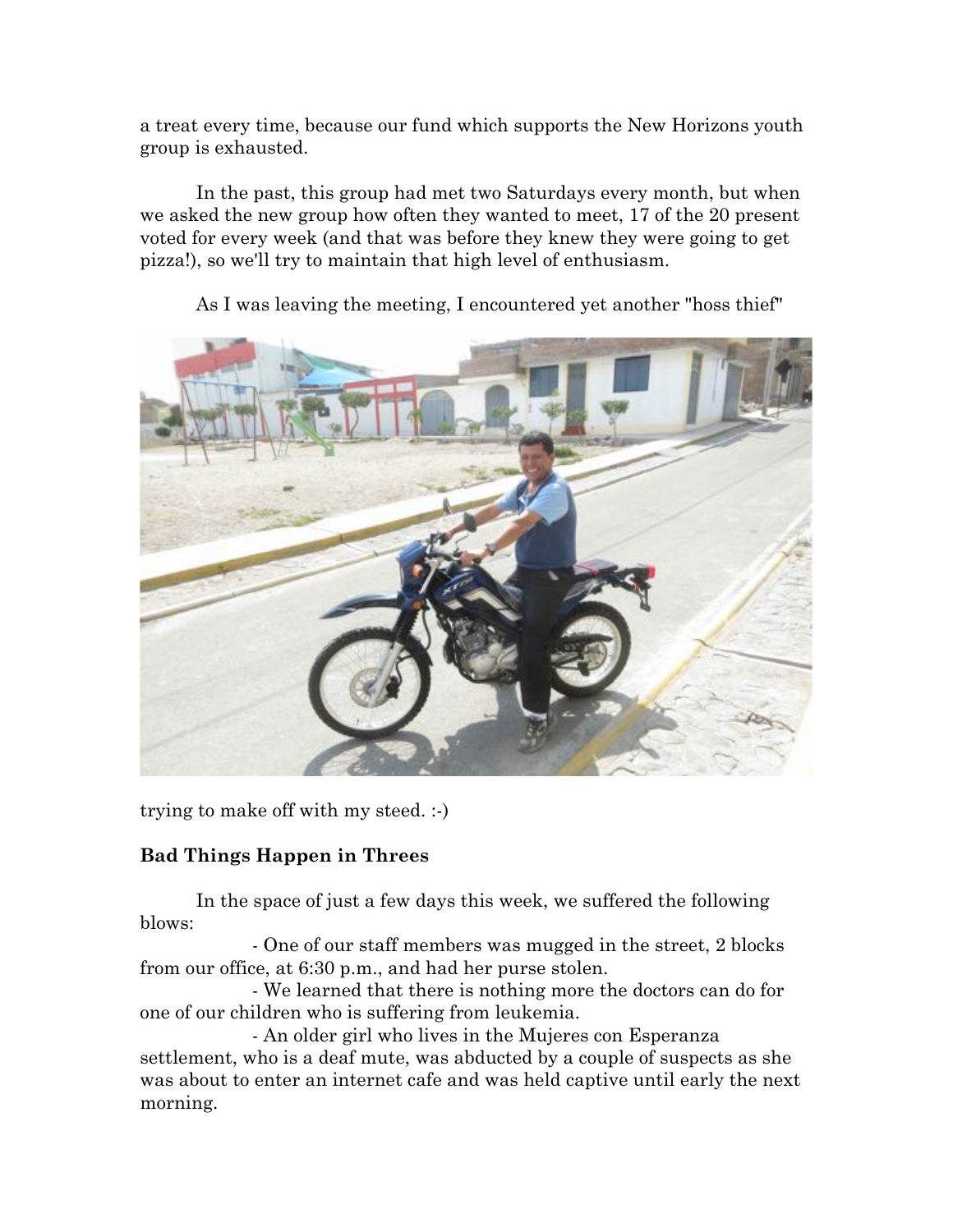I don't like to dwell on things like these, but everyone who is interested on our work in the Association should know that things like this do happen from time to time, and when they do, a crisis response is required, especially from Pastor John, Social Worker Briza, and all-around problem solver Victor, and that response takes priority over everything else. That's why we're here.

## **Fourth Saturday Program**

The fourth Saturday of every month, we do a special program in Mujeres con Esperanza, rotating among the children, the parents and the elderly. This Saturday it was the kids' turn, and we put on a cartoon show for



them. We got a pretty good turnout, considering that that same day, the municipal government had organized a trip to the beach for underprivileged kids.

## **A Scammer Busted**

One lady brought her 3 kids to the cartoon show on Saturday morning, and was buttonholing members of our staff to tell them of her needs, in hopes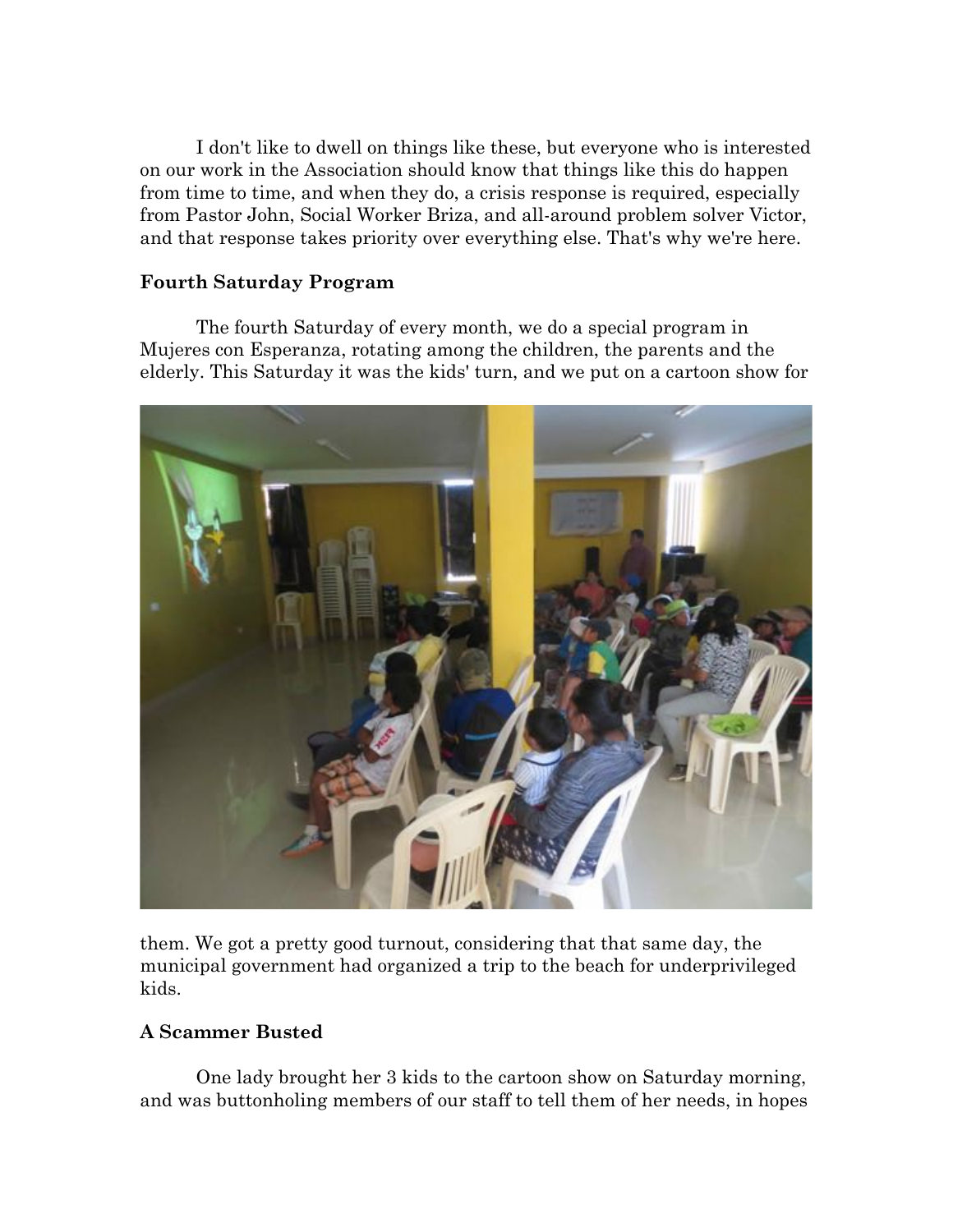of getting a sponsorship for one of her kids. One particular need she cited was for 90 soles to get her little TV set out of hock at the corner store where she had left it as security for that amount of groceries. The lady said that her kids were really pressing her that they wanted to be able to watch TV. Since Victor, Briza and I were all there, we decided to give the lady and her kids a ride home afterwards and see their living conditions. This was a surprise, as the lady hadn't anticipated that we would drop everything and go visit her house right then and there.



From the beginning of the visit, we sensed that the lady was being

evasive in answering our questions. For example, when we asked about this antenna on the roof of one room, she said that it was just for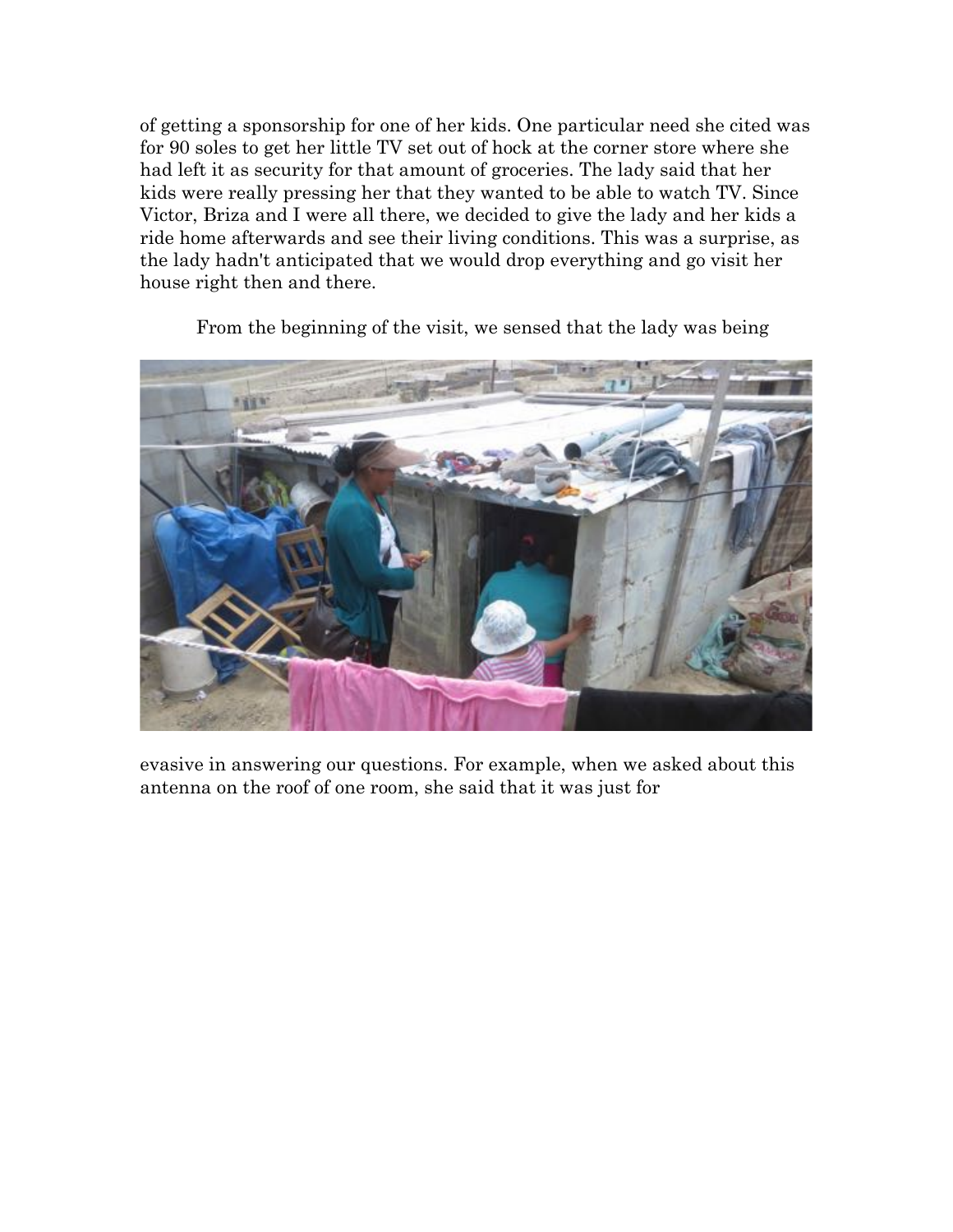

decoration, that they couldn't afford the service and the company just hadn't come to pick up the dish. When Victor asked to see what was in that room, she had "trouble" opening it, but he insisted. When she finally succeeded, Genoveva, who had also come with us, engaged the lady in conversation outside while the rest of us entered the room. Inside we found some very interesting articles. Most really poor people don't have computers with

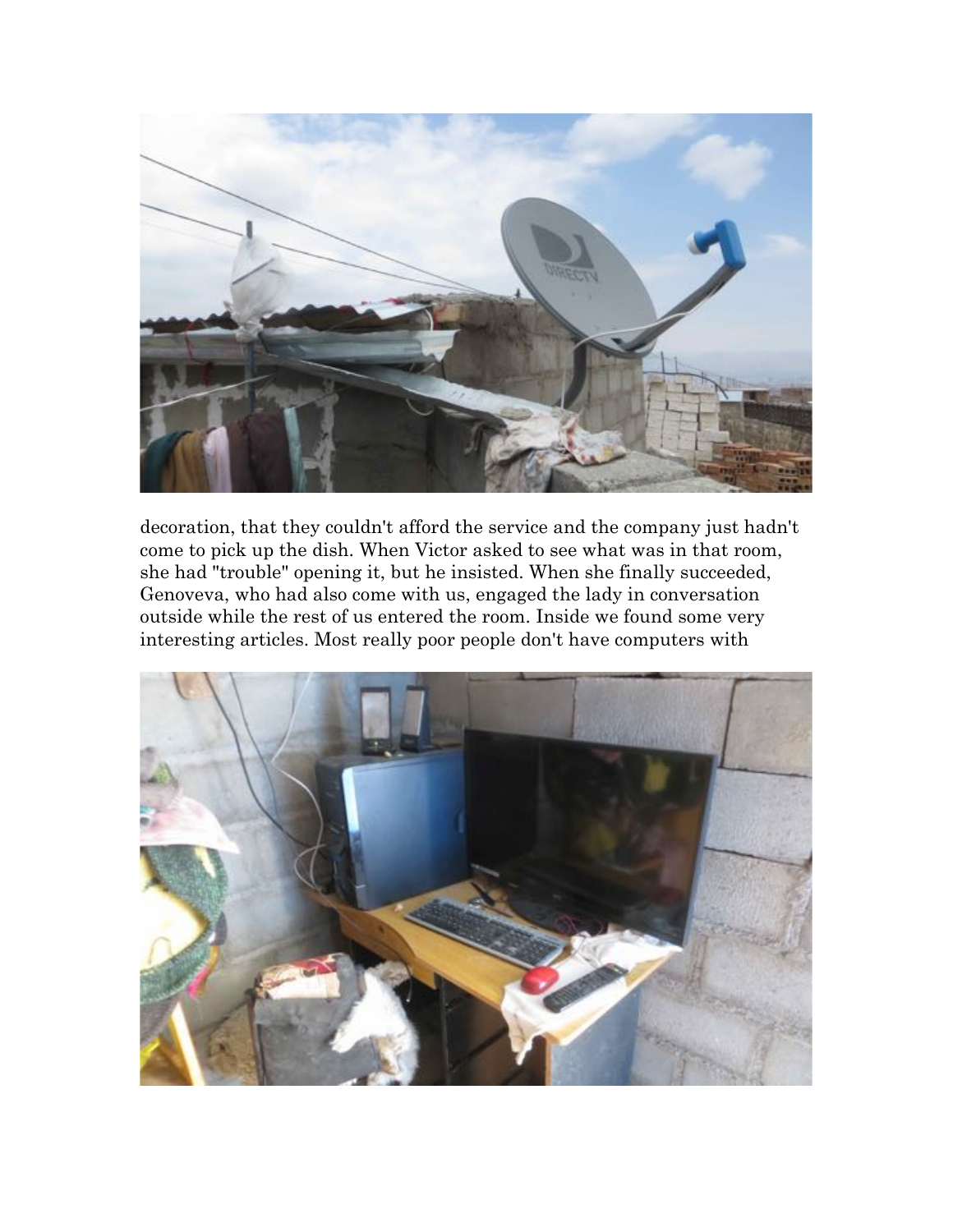modern flat panel displays, for example, nor do they have even bigger flat panel display TVs. When Victor fired up the TV (with help from the kids, who were very familiar with how to do it), guess what - active satellite service!



The kids didn't seem to miss their little TV, hocked at the corner store, so much after all.

We ended the interview making clear to the lady that we can't work with people we can't trust to tell the truth, and we drove back to our building with the groceries we had brought to give to her still in the back of the van.

## **Bridge to Opportunity Meeting**

Bridge to Opportunity (BTO) is the program for students studying in academies, trying to compete successfully for entrance to the National University. At Saturday's meeting of this group, Yessica gave a talk on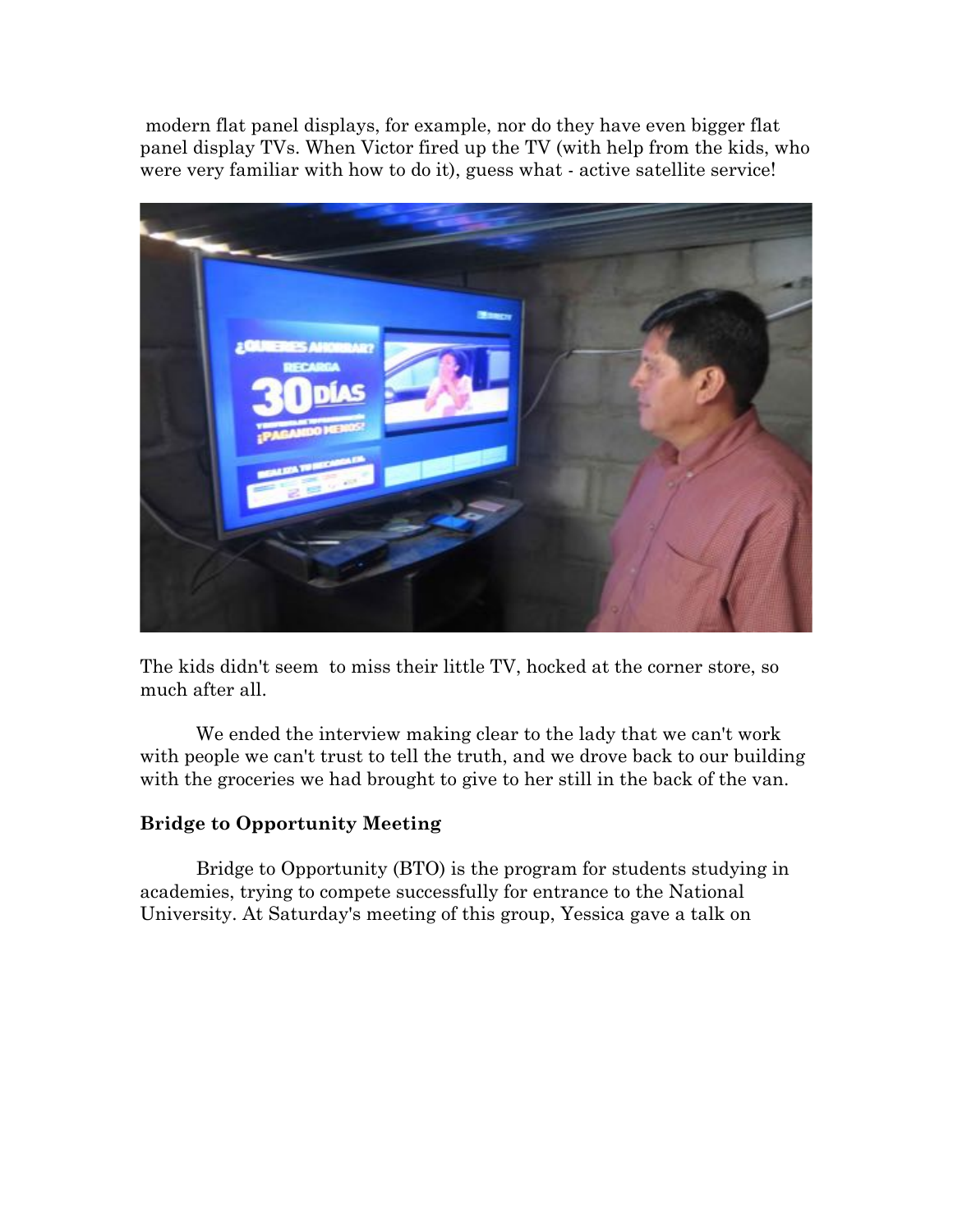

Industrial Engineering, the career she aspires to study. Lidia then issued a call for letters. These kids need to write two letters each - one to the BTO program and one to their individual "padrinos" (sponsors) that most of them brought with them when they transferred over from the Acercándonos sponsorship program.

This group is a mix of kids who just graduated from high school last December and are just starting their preparation in the academy, and a few who graduated earlier but are still trying to get into the university. The next entrance exam for the National University is scheduled for March 18.

## **Evangelical Church of the Good Shepherd**

For those who don't know, that's the name of the church which John and Carol have planted here. When the Mission Team from their home church in Salem, OR, visited here last year, they cleaned out the area behind the rented house which serves to house the church. This photo shows where